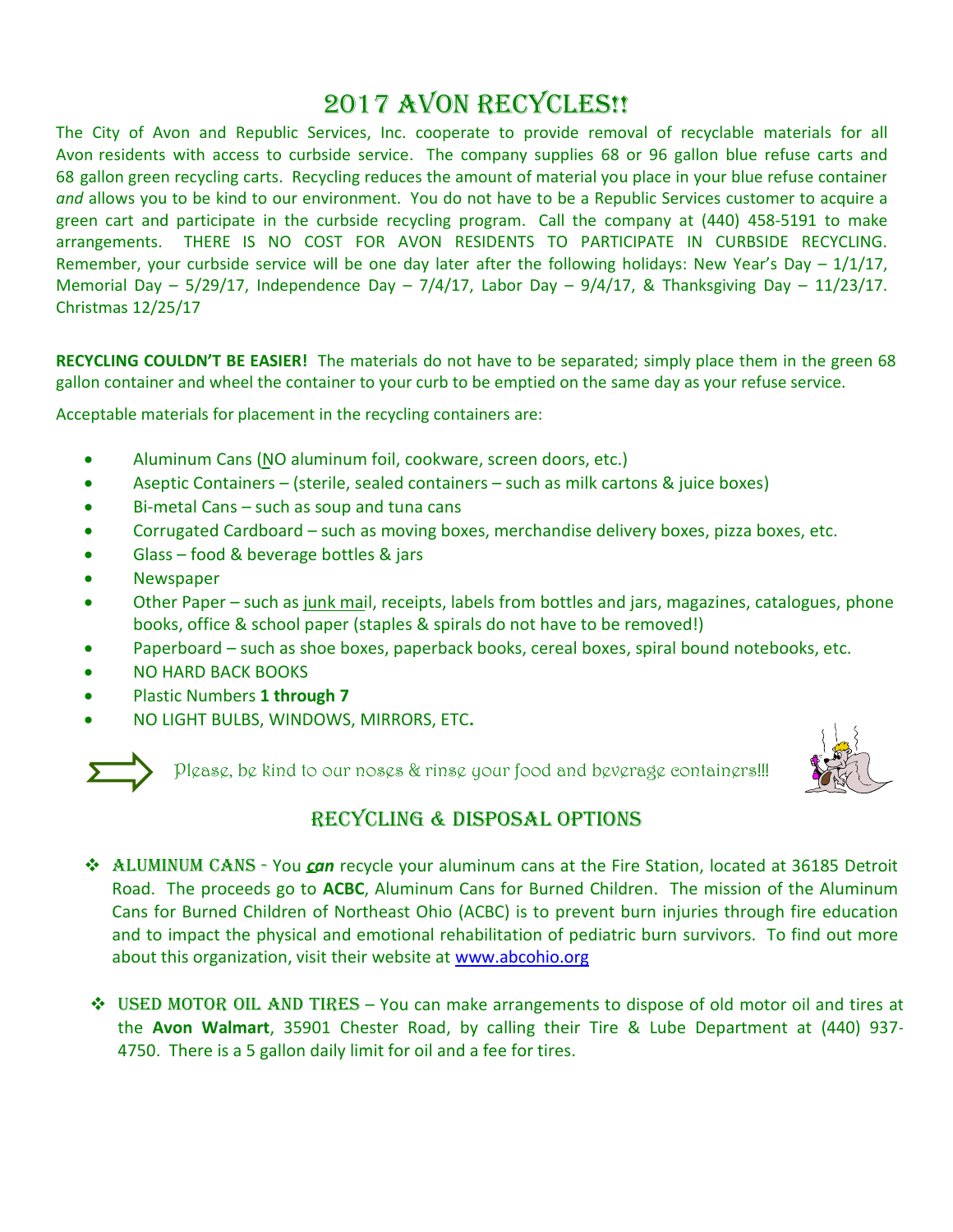- ◆ PAPER There are green and yellow Paper Retriever bins located at every school in Avon. You can deposit the same paper that can be placed at the curb, including phone books, in these containers. (Don't worry if you see a sign on the container that says "No Phone Books," some have not been updated.) By taking your paper to the Paper Retriever bins, you help Avon's educators offer our children life lessons in environmental ethics. The children participate in the collection of paper in the school and at home, and the school receives a small monetary return based on tonnage. The children see that recycling isn't just "throwing stuff away," it's a valuable commodity and we're keeping it out of the landfill by recycling it.
- $\triangleleft$  PLASTIC (GROCERY) BAGS Several locations collect plastic shopping bags for recycling, including:
	- **Heinens Grocery Store** in Avon Commons, 35980 Detroit Road, where they have a recycling bin for plastic bags in their parcel pick-up area.
	- **Marc's**, located at 35901 Detroit Road, has a bin at the front of the store.
	- The **Avon Walmart**, 35901 Chester Road, has a bin in their Customer Service area, near the front of the store.
	- **Target** stores also recycle plastic bags.
- $\div$  YARD WASTE REMOVAL Collection of yard waste to be composted is included with your weekly curbside service if you contract with Republic Services. In 2017 this service will begin April  $10^{\text{th}}$  and end December 8<sup>th</sup> (weather permitting). You can put clippings in traditional trash cans clearly marked "YARD WASTE" or in compostable brown bags specifically made for yard waste. Do not put yard waste in the automated refuse or recycling containers. You may place small branches (under 40 lbs.) and shrubbery at the curb in 4-foot, manageable bundles for removal. The binding material must be compostable, so use twine, fabric or some other organic material to tie the bundles. \*\*\* THE CITY OF AVON STREET DEPARTMENT will pick-up branches and discarded Christmas trees for composting. Place the branches / trees at the curb. *The Street Department cannot take branches or trees more than 12-inches in diameter, or trees / shrubs with the root balls attached.* You do not arrange for this service; the Street Department runs routes throughout the City and will typically be in your area on a weekly basis. Yard waste can also be taken to KURTZ BROS. located at 1180 Miller Road, at no charge to Avon residents. Drop off hours are 8:30 a.m. to 4:00 p.m. Monday through Friday and 8:30 a.m. to Noon on Saturdays. They also sell recycled landscape material!!! Call Kurtz Bros. at (216) 986-7033 for more information.
	- **₺ LEAF REMOVAL** The City of Avon Leaf Pick Up Program begins each fall when the leaves start falling and continues until the 2<sup>nd</sup> Friday in December (weather permitting). Please do not call for this service; the Street Department crews run routes throughout the City and they typically return to your area on a weekly basis. Please don't rake leaves over storm sewer grates and do not park over them; *it's a fire hazard*. For the safety of our employees, *please* remove gravel and other sharp or hard objects from the leaves.
	- $\div$  FURNITURE DROP-OFF DAY Do you need to declutter unwanted furniture? The Cleveland Furniture Bank will collect it **FREE** of charge on **Saturday, June 10, 2017** in the **Avon City Hall** parking lot **9:00 am – NOON** 36080 Chester Road. Your donation will help individuals coming out of homelessness. For more information about the Cleveland Furniture Bank visit [www.clevelandfurniturebank.org](http://www.clevelandfurniturebank.org/)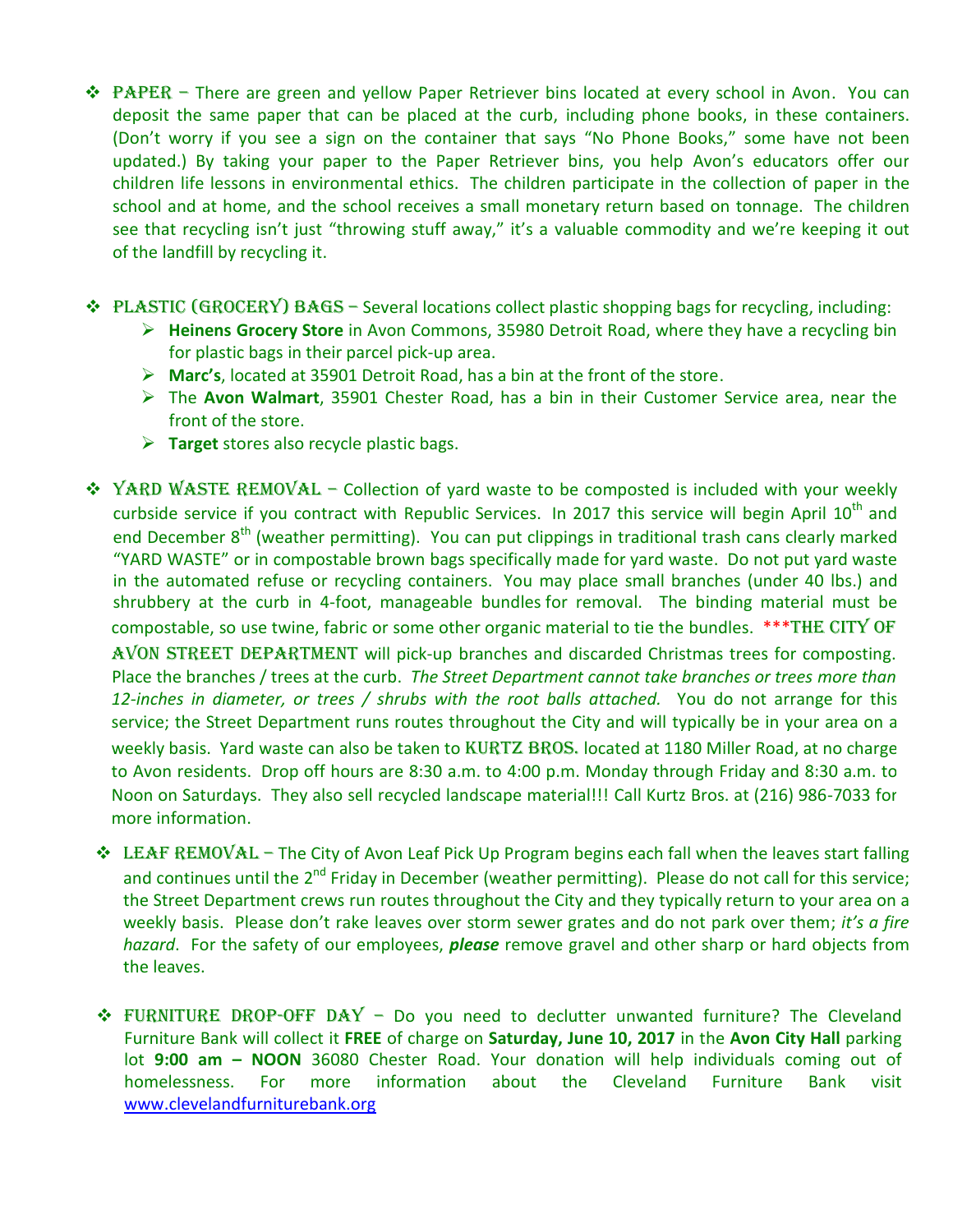- $\div$  BULK WEEKS During the second FULL week of each month, on the same day as your regular service, Republic Services will remove extra trash and bulk material from your curb. You may place as many as three 32 gallon containers or six extra-large plastic bags of trash at the curb for removal. You may also dispose of bulk items such as furniture, carpeting (bound in 4-foot, manageable rolls), shelving, appliances, etc. Remove Freon from appliances where it applies and remove doors from refrigerators!
- ◆ SHREDDING OF SENSITIVE DOCUMENTS In 2017, Residential Paper Shredding will take place on Saturday, May 6<sup>th</sup> and Saturday, September 23<sup>"</sup>, from 9:00 a.m. to NOON in the City Hall parking lot, located at 36080 Chester Road. This service is for Avon residents only and as the dates draw near, ads will be in the Press and will be posted on the home-page of the City's website, a[t www.cityofavon.com](http://www.cityofavon.com/)

THE LORAIN COUNTY COLLECTION CENTER, located at 540 S. Abbe Road in Elyria, is the place for safe disposal of materials that you are not allowed to put in the containers you use for your curbside service. They also take all materials allowable for curbside removal, including hardback books. This is a drive-through service for residents of Lorain County only. Simply drive into the open bay door and there will be attendants on hand to remove the materials from your vehicle. Hours are Mondays and Wednesdays from Noon to 6 p.m. and Saturdays from 9 a.m. to 6 p.m. They are closed on holidays.

| Acceptable materials for disposal at the Lorain County Collection Center are: |
|-------------------------------------------------------------------------------|
| <b>HOUSEHOLD HAZARDOUS WASTE</b>                                              |

- Acids **Acidemy** Active Active Mercury & Mercury Devices **Mercury & Mercury Devices** Adhesives and the contract of the contract of the contract of the Motor Oil (Used & New) Aerosol Cans Oil-Based Paints / Stains / Sealers Antifreeze **Over Cleaners** Oven Cleaners **Contract Cleaners** Batteries – Button / Rechargeable / Wet-Cell (Automotive) Oxidizers Caustics Oxygen & MAPP Gas Cylinders CO2 Cylinders / Helium Tanks Pool Chemicals **Concrete Sealers Power Steering Fluid** Fertilizers Propane Tanks (up to 33 pounds) Fire Extinguishers **Rechargeable Batteries** Rechargeable Batteries Fuel Oil / Diesel Fuel Refrigerant Canisters Gasoline / Kerosene **Road Flares** Road Flares **Road Flares Herbicides, Pesticides** Roofing Tar **Household Bleach Smoke Detectors** Smoke Detectors Hydraulic Brake Fluid Solvents and Solvents Solvents Solvents **Hydraulic Oil Transmission Fluid Transmission Fluid** Latex Paints / Stains / Sealers Turpentine / Paint Thinner Lighter Fluid / Butane Used Oil Filters
- 

#### Fluorescent lamps & ballast

Fluorescent Tubes (Straight) – All Lengths, Including Green Tipped High Intensity (HID) Bulbs / HPS / MH & MV Fluorescent Tubes - All U-Shaped, Circular & Odd Shaped Lamps Fluorescent – CFLs (Compact Fluorescent Lamps) Neon Lights & Signs (Tubing Only)

Ballasts & Transformers from all Fluorescent Light Fixtures

#### **SCRAP TIRES**

Automobile and Pickup Truck Tires up to 20" rim diameter. They may be on or off the rim. There is a MAXIMUM of 10 tires. All bicycle and motorcycle tires will also be accepted.